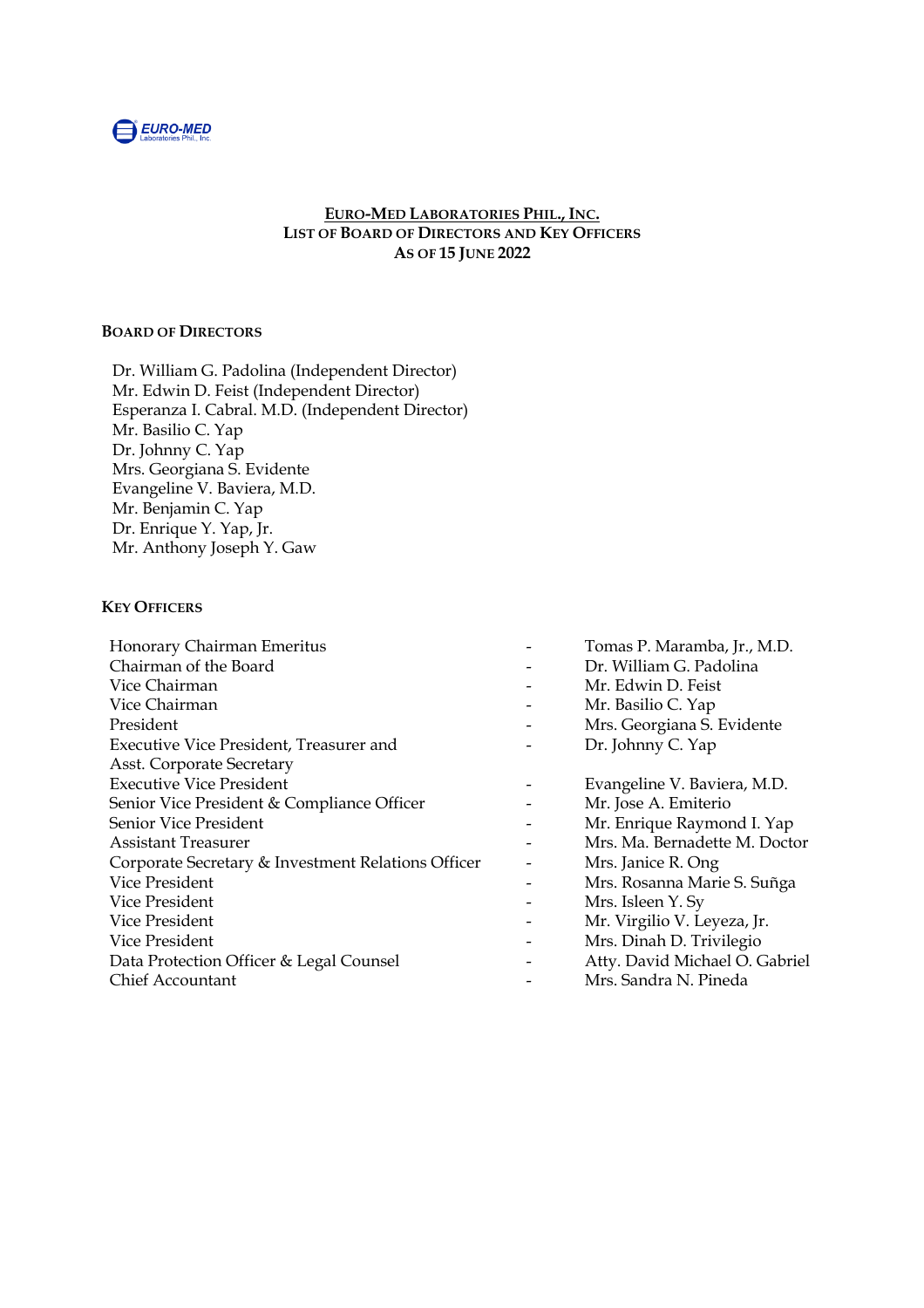#### **BOARD OF DIRECTORS :**

### **DR. WILLIAM G. PADOLINA Chairman of the Board/Independent Director Director since 1999**

Dr. William G. Padolina, a married Filipino, graduated magna cum laude from the University of the Philippines, Los Baños with the degree of Bachelor of Science in Agricultural Chemistry in 1968. Subsequently as a Fulbright-Hays Scholar, he obtained his Ph.D in Botany/Phytochemistry in 1973 from the University of Texas at Austin. Upon his return from studies abroad, he continued teaching at the Institute of Chemistry, University of the Philippines Los Baños where he became a full Professor of Chemistry in 1987. He was a Consultant for Euro-Med Laboratories Phil., Inc. from 1990 to 1992. Dr. Padolina was appointed as an Undersecretary, Acting Secretary and Secretary of Department of Science and Technology from September 1992 to January 1999. Currently, he is a Senior Advisor at the International Rice Research Institute in Los Baños, Laguna. On 17 May 2010, he was appointed as Chairman of the Board of Euro-Med Laboratories Phil., Inc.

### **MR. EDWIN D. FEIST Independent Director Director since 2010**

Mr. Edwin D. Feist, a married Australian, has over 42 years of international experience in the health care industry working in 3 continents: North America, Asia, Australia and New Zealand. Starting out as a sales representative, Mr. Feist progressed to senior executive positions responsible for international markets with Bristol Myers Squibb-Mead Johnson and Abbott Laboratories. He joined Abbott in November 1994 as President and General Manager of Abbott Philippines and is credited with growing and transforming Abbott's business in the Philippines from a predominantly hospital focused business to a diversified business with pediatric and medical nutrition in the Philippines, Australia, New Zealand and other Asian countries. Prior to Abbott, Mr. Feist held several executive management positions with Bristol Myers-Squibb-Mead Johnson including: Division Manager Pharmaceutical-Nutrition Division, Australia, Vice President Marketing, Bristol Myers Philippines; President and General Manager, Mead Johnson Philippines; Vice President Business Development, Mead Johnson Latin America. As an industry leader, Mr. Feist was President of the Pharmaceutical and Health Care Association of the Philippines (PHAP) for eight consecutive years and also a threeyear director of the American Chamber of Commerce in the Philippines. He is currently the President of the American Chamber Foundation of the Philippines. On 17 May 2010, he was appointed as Vice Chairman of Euro-Med Laboratories Phil., Inc.

### **ESPERANZA I. CABRAL, M.D. Independent Director**

Esperanza Alcantara Icasas-Cabral, Filipino, graduated from the UP College of Medicine and completed her training in Internal Medicine, Cardiology and Clinical Pharmacology at the Philippine General Hospital, Harvard Medical School and Massachusetts General Hospital. She was Associate Professor at the Departments of Medicine and Pharmacology of the UPCM, Director of the Philippine Heart Center, Chief of Cardiology of Asian Hospital and Medical Center, President of the Philippine College of Physicians, the Philippine Heart Association and the Philippine Society of Hypertension. She served as Secretary of Social Welfare and Development and Secretary of Health. Dr. Cabral is certified in U.S. ECFMG and Philippine Board of Medical Examiners. She is currently an Independent Director at Manila Bulletin Publishing Corp. since July 08, 2010.

#### **MR. BASILIO C. YAP Vice Chairman/Director Director since 2014**

Mr. Basilio C. Yap, Filipino, graduated from De La Salle University with the degree of Bachelor of Science in Commerce major in Accounting, graduated Cum Laude in 1972, a Certified Public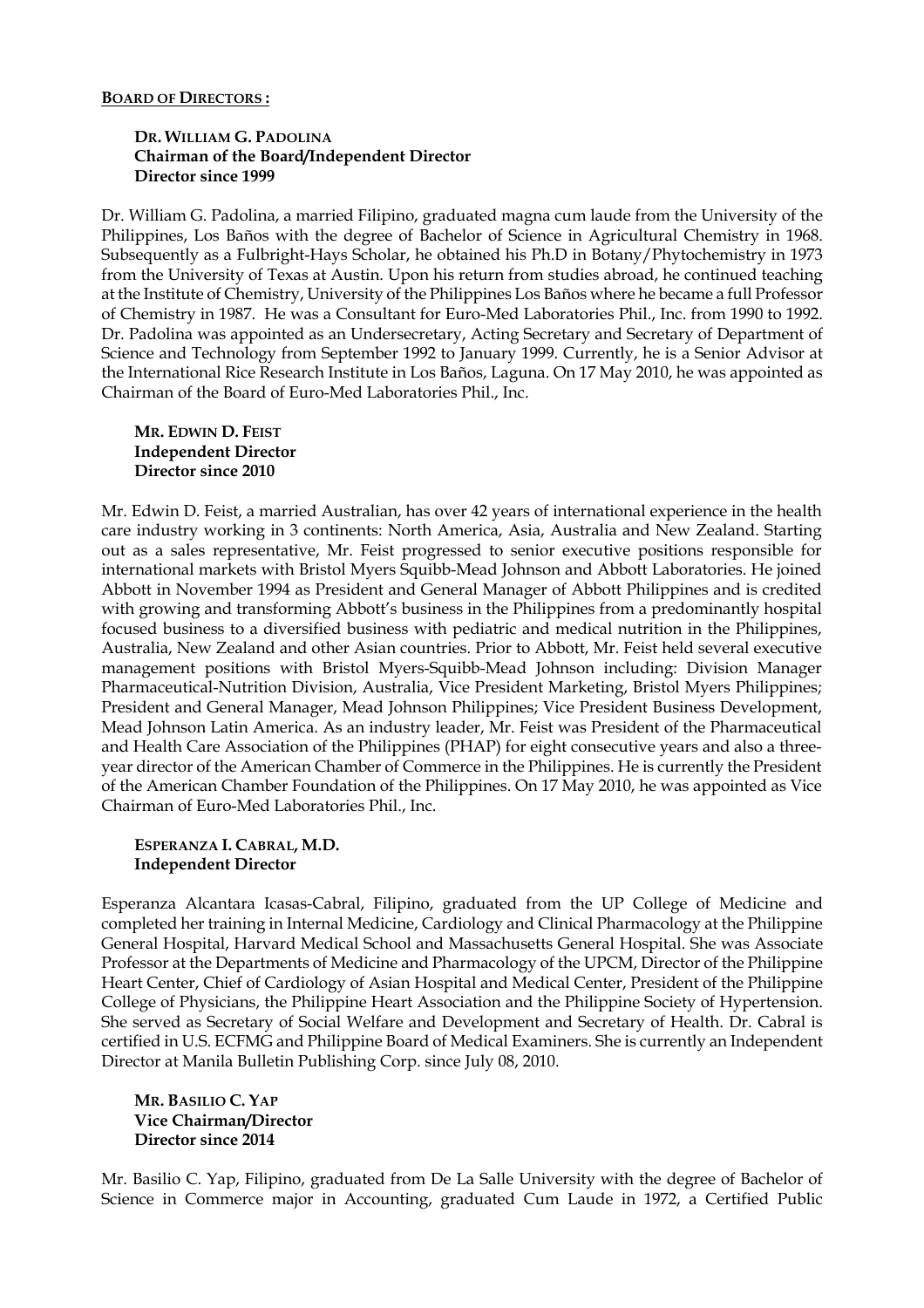Accountant and Asian Institute of Management with the degree of Masters in Business Management in 1977. He has held the position of Assistant Vice President in Bank of America up to 1985. He is currently the Chairman, President and a Director of U.S. Automotive Co. Inc., Usautoco Inc., Philtrust Realty Corporation, Manila Prince Hotel, Cocusphil Development Corporation, U. N. Properties Development Corporation and Seebreeze Enterprises, Inc.; the Vice Chairman and Director of Philltrust Bank; and Director of Manila Hotel Corporation. Mr. Yap was elected as Director of Euro-Med on its last Shareholders Meeting, 18 June 2014.

#### **DR. JOHNNY C. YAP Vice Chairman, Director, Executive Vice President, Treasurer and Asst. Corp. Secretary Director since 1994**

Johnny C. Yap, a single Filipino, graduated from De La Salle University in 1993 with the degree of Bachelor of Science in Management of Financial Institutions. He was consistently in the Dean's List and was awarded Best in Thesis for his work, "Derivation of the Security of the Market Line". He joined the Company in 1993 and subsequently became a Director, Assistant Treasurer and Assistant Corporate Secretary. At present, he is a Director and the Treasurer of the Company. He is also the Director and Chief Financial Officer of Centro Escolar University (CEU). In January 01, 2009, he was promoted to Executive Vice President of Euro-Med Laboratories Phil., Inc. On March 21, 2010, Foundation University, Dumaguete conferred upon him the degree of Doctor of Humanities. He is currently the Chairman of the Board of CafeFrance Corp., a wholly owned subsidiary of Euro-Med Laboratories Phil., Inc. He was appointed as Director of Philtrust Bank last April 25, 2012.

## **MRS. GEORGIANA S. EVIDENTE Director and President Director since 1993**

Mrs. Georgiana S. Evidente, a married Filipino, holds a degree of Bachelor of Arts in Communication Arts from Maryknoll College in Quezon City. She joined the Company in 1990 and assisted in the completion of the Cavite plant. In 1991, she was promoted to Vice President and was responsible for setting up the nationwide marketing and distribution network of the Company. Through her management and marketing efforts, Euro-Med's domestic sales grew to what it is today and export sales were developed. She is the President and Chief Executive Officer of the Company and has over 20 years of marketing and management experience.

## **EVANGELINE V. BAVIERA, M.D. Director and Executive Vice President Director since 1996**

Dr. Evangeline V. Baviera, a married Filipino, graduated in 1976 from the University of the Philippines with the degree of Bachelor of Science in Pre-Medicine. She completed her course in Medicine at the University of the East Ramon Magsaysay Memorial Medical Center in 1980. After graduation, she took her specialization in Pediatrics in the hospital of the same university. In 1986, she became a faculty member of the Department of Pharmacology. She served as a consultant to the Bureau of Food and Drugs from 1988 to 1990. She was the Chairman of the Department of Pharmacology, De La Salle University Health Science Campus in Dasmariñas, Cavite from 1990 to 1992. In 1990, she joined Euro-Med as a medical consultant and subsequently became the Medical Director. She was promoted to Vice President in 1992 and Senior Vice President in 1997. She became a Director in 1996. Dr. Baviera is the head of all plant operations. She was promoted to Executive Vice President in 2004.

**MR. BENJAMIN C. YAP Director Director since 2016**

Mr. Benjamin C. Yap, Filipino, graduated from the University of the East with a Bachelor's Degree in Business Administration. Currently, Mr. Yap is the Chairman of the Board of Benjamin Favored Son,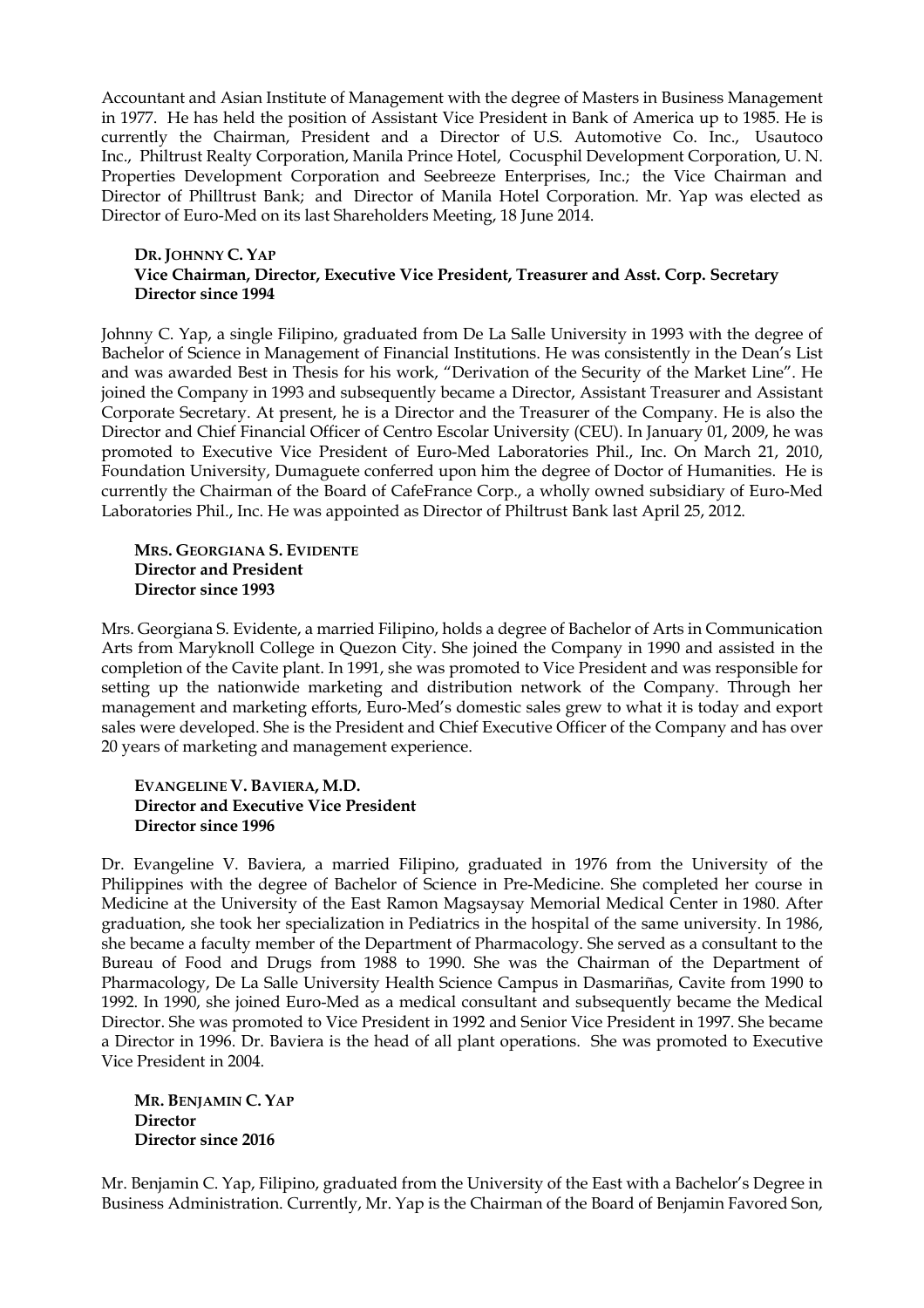Inc. and House of Refuge Foundation. He is a Director of USAUTOCO Inc., Manila Hotel Corporation and Centro Escolar University. Mr. Yap was elected Director of Euro-Med on 15 June 2016.

**DR. ENRIQUE Y. YAP, JR. Director Director since 2020**

Dr. Enrique Y. Yap, Jr., is a Director and Vice President of Business Development at Manila Bulletin Publishing Corp. He is also the Executive Vice President and Director of Manila Hotel Corporation and the CEO and President of Tim Hortons Philippines, Inc. He is one of the recipients of the Ten Outstanding Manilans conferred by the Hon. Alfredo S. Lim (Former Mayor of the City of Manila) and is likewise a member of the Rotary Club of Manila. He holds a Doctorate degree in Business Administration (Honoris Causa) from the Polytechnic University of the Philippines. He is additionally a Director of U.S. Automotive Co., Inc., USAUTOCO. Inc., U.N. Properties Development Corporation, Manila Prince Hotel Corporation, Phil-Progress Securities Corporation, Philtrust Realty Corporation, and Centro Escolar Las Piñas, Inc.

#### **MR. ANTHONY JOSEPH Y. GAW Director**

Anthony Joseph Y. Gaw, Filipino, graduated with a Bachelor's Degree in Business Administration from the International Academy of Management and Economics in 2008. He also obtained his Master's degree in Business Management from the same institution in 2012. He is currently the President of Goldclass Inc. At present he is serving as a private PA rifleman at the Service Company Headquarters, 402nd IBFTR CDC at Camp Riego de Dios, Cavite.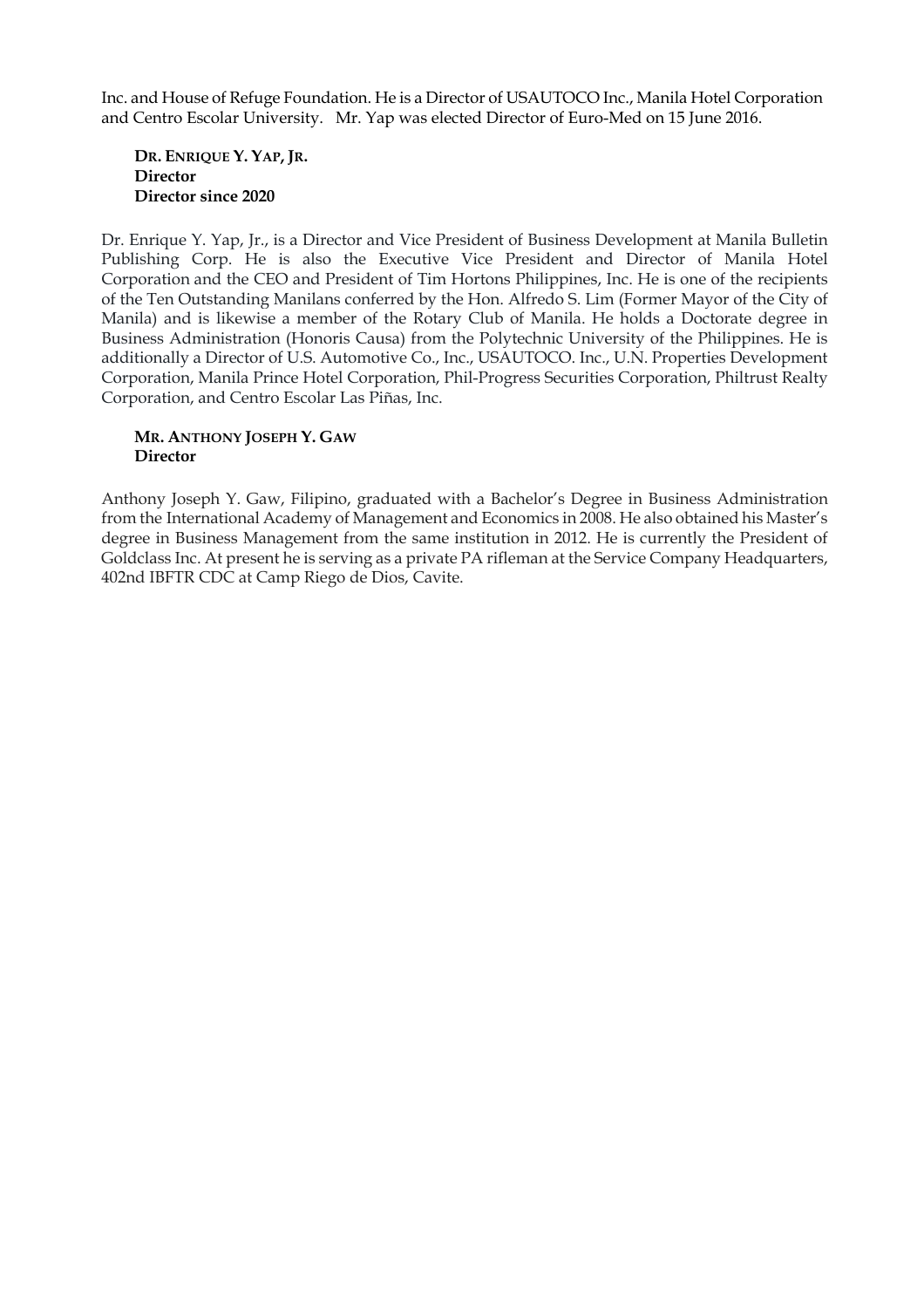## **TOMAS P. MARAMBA JR., M.D. Honorary Chairman Emeritus Director since 1994**

Dr. Tomas P. Maramba, Jr. is a Filipino, married and graduated from the College of Medicine, University of the Philippines, with the degree of Doctor of Medicine in 1956. In 1975, he completed his Master's Degree in Hospital Administration from the Institute of Public Health of the same university. He took postgraduate training at the Philippine General Hospital in Manila; D.C. General Hospital in Washington D.C.; University of Kansas Medical Center in Kansas City, Kansas; and the Medical College of Georgia in Augusta, Georgia. The American Board of Pathology and the Philippine Board of Pathology have certified him, both in Anatomic Pathology and Clinical Pathology. Dr. Maramba has extensive experience in the field of Medicine in the specialties of Anatomic Pathology and Laboratory Medicine, Public Health, Regulation of Health Services, Hospital Administration and Quality Management in Hospitals and Clinical Laboratories. He was formerly Head of the Departments of Pathology of Rizal Provincial Hospital, Lungsod ng Kabataan and Lung Center of the Philippines. He established and headed the Rizal Cancer Registry and reorganized and headed the Philippine Cancer Society Tumor Registry. In the government, he served as Director of the Bureau of Research and Laboratories, Undersecretary for the Office of Standards and Regulation, Acting Chairman of the Dangerous Drugs Board, Vice-Chairman of the Philippine Council for Health Research and Development, and Program Manager of the National Blood Services Program of the Department of Health. He is a former President of the Philippine Society of Pathologists, Philippine Blood Coordinating Council, Philippine Society of Oncology, Philippine Society for Quality in Health Care, Philippine Council for Accreditation of Healthcare Organizations, Asian Network for Clinical Laboratory Standardization and Harmonization and Philippine Council for Quality Assurance in Clinical Laboratories. He is a former member of the Board of Governors, Philippine National Red Cross and former Associate Professor and Professorial Lecturer at the Department of Health Policy and Administration, College of Public Health, University of the Philippines, Manila, former Chairman of the Department of Pathology and former Head of the Quality Management Department at the Dr. Victor R. Potenciano Medical Center. He is currently President Emeritus of the Philippine Society for Quality in Health Care and Immediate Past President of the Philippine Council for Accreditation of Healthcare Organizations. In the Department of Health, he is Chair of the Technical Working Group for the Strategic Plan for the National Health Laboratory Network and Chair of the Committee on Quality Assurance for Laboratory Services. He is the Vice-Chairman of the Department of Pathology at the Dr. Victor R. Potenciano Medical Center and Associate Pathologist and Head of the Blood Bank Section of the United Doctors Medical Center. On 12 May 2010, Dr. Tomas P. Maramba, Jr., retired as Chairman of the Board of Euro-Med Laboratories Phil., Inc. and was thereupon appointed as Honorary Chairman Emeritus.

#### **DR. WILLIAM G. PADOLINA Chairman of the Board/Independent Director Director since 1999**

Dr. William G. Padolina, a married Filipino, graduated magna cum laude from the University of the Philippines, Los Baños with the degree of Bachelor of Science in Agricultural Chemistry in 1968. Subsequently as a Fulbright-Hays Scholar, he obtained his Ph.D in Botany/Phytochemistry in 1973 from the University of Texas at Austin. Upon his return from studies abroad, he continued teaching at the Institute of Chemistry, University of the Philippines Los Baños where he became a full Professor of Chemistry in 1987. He was a Consultant for Euro-Med Laboratories Phil., Inc. from 1990 to 1992. Dr. Padolina was appointed as an Undersecretary, Acting Secretary and Secretary of Department of Science and Technology from September 1992 to January 1999. Currently, he is a Senior Advisor at the International Rice Research Institute in Los Baños, Laguna. On 17 May 2010, he was appointed as Chairman of the Board of Euro-Med Laboratories Phil., Inc.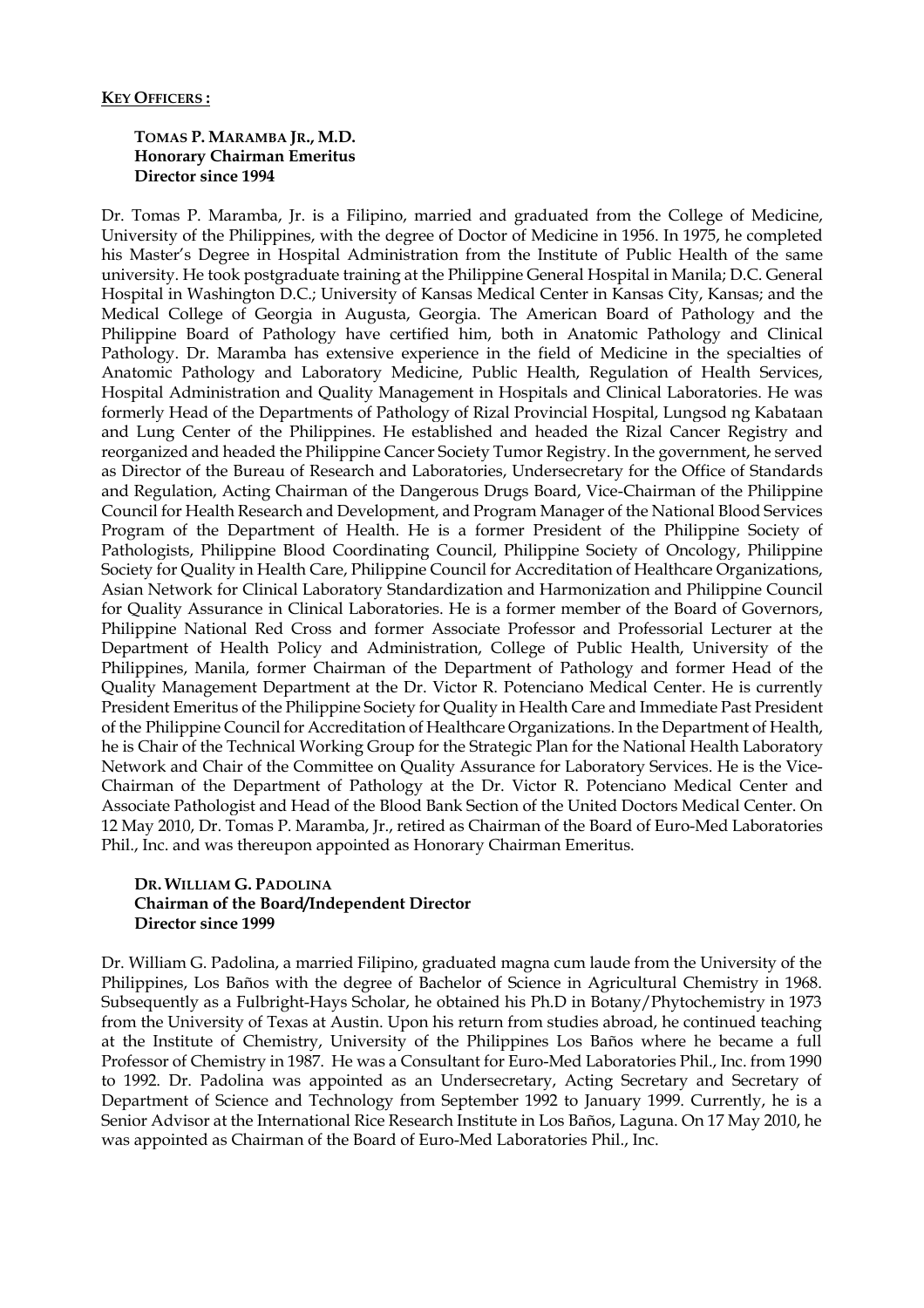## **MR. EDWIN D. FEIST Vice Chairman/Independent Director Director since 2010**

Mr. Edwin D. Feist, a married Australian, has over 42 years of international experience in the health care industry working in 3 continents: North America, Asia, Australia and New Zealand. Starting out as a sales representative, Mr. Feist progressed to senior executive positions responsible for international markets with Bristol Myers Squibb-Mead Johnson and Abbott Laboratories. He joined Abbott in November 1994 as President and General Manager of Abbott Philippines and is credited with growing and transforming Abbott's business in the Philippines from a predominantly hospital focused business to a diversified business with pediatric and medical nutrition in the Philippines, Australia, New Zealand and other Asian countries. Prior to Abbott, Mr. Feist held several executive management positions with Bristol Myers-Squibb-Mead Johnson including: Division Manager Pharmaceutical-Nutrition Division, Australia, Vice President Marketing, Bristol Myers Philippines; President and General Manager, Mead Johnson Philippines; Vice President Business Development, Mead Johnson Latin America. As an industry leader, Mr. Feist was President of the Pharmaceutical and Health Care Association of the Philippines (PHAP) for eight consecutive years and also a threeyear director of the American Chamber of Commerce in the Philippines. He is currently the President of the American Chamber Foundation of the Philippines. On 17 May 2010, he was appointed as Vice Chairman of Euro-Med Laboratories Phil., Inc.

## **MR. BASILIO C. YAP Vice Chairman/Director Director since 2014**

Mr. Basilio C. Yap, Filipino, graduated from De La Salle University with the degree of Bachelor of Science in Commerce major in Accounting, graduated Cum Laude in 1972, a Certified Public Accountant and Asian Institute of Management with the degree of Masters in Business Management in 1977. He has held the position of Assistant Vice President in Bank of America up to 1985. He is currently the Chairman, President and a Director of U.S. Automotive Co. Inc., Usautoco Inc., Philtrust Realty Corporation, Manila Prince Hotel, Cocusphil Development Corporation, U. N. Properties Development Corporation and Seebreeze Enterprises, Inc.; the Vice Chairman and Director of Philltrust Bank; and Director of Manila Hotel Corporation. Mr. Yap was elected as Director of Euro-Med on its last Shareholders Meeting, 18 June 2014.

## **MRS. GEORGIANA S. EVIDENTE Director and President Director since 1993**

Mrs. Georgiana S. Evidente, a married Filipino, holds a degree of Bachelor of Arts in Communication Arts from Maryknoll College in Quezon City. She joined the Company in 1990 and assisted in the completion of the Cavite plant. In 1991, she was promoted to Vice President and was responsible for setting up the nationwide marketing and distribution network of the Company. Through her management and marketing efforts, Euro-Med's domestic sales grew to what it is today and export sales were developed. She is the President and Chief Executive Officer of the Company and has over 20 years of marketing and management experience.

# **DR. JOHNNY C. YAP Director, Executive Vice President, Treasurer and Asst. Corp. Secretary Director since 1994**

Johnny C. Yap, a single Filipino, graduated from De La Salle University in 1993 with the degree of Bachelor of Science in Management of Financial Institutions. He was consistently in the Dean's List and was awarded Best in Thesis for his work, "Derivation of the Security of the Market Line". He joined the Company in 1993 and subsequently became a Director, Assistant Treasurer and Assistant Corporate Secretary. At present, he is a Director and the Treasurer of the Company. He is also the Director and Chief Financial Officer of Centro Escolar University (CEU). In January 01, 2009, he was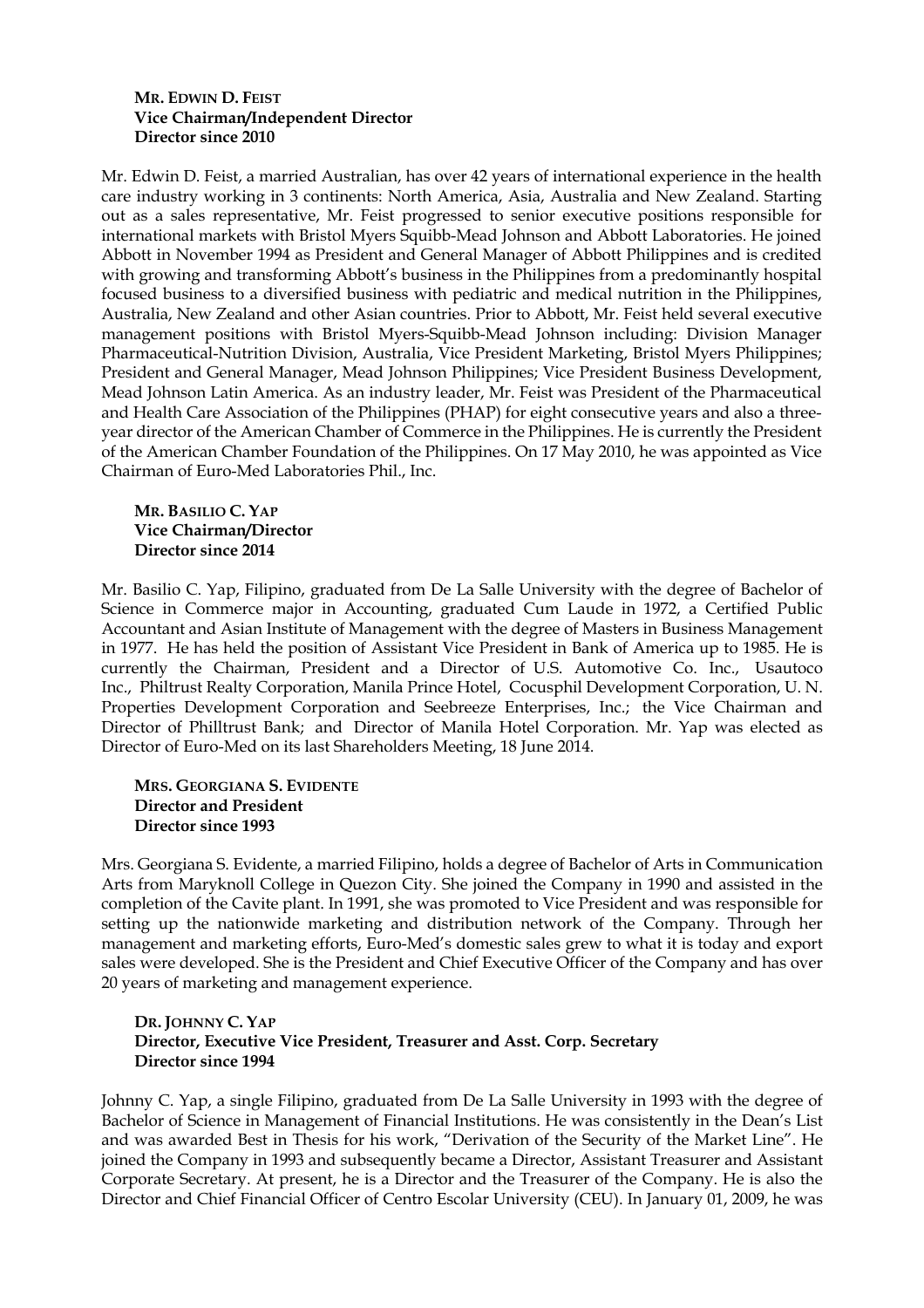promoted to Executive Vice President of Euro-Med Laboratories Phil., Inc. On March 21, 2010, Foundation University, Dumaguete conferred upon him the degree of Doctor of Humanities. He is currently the Chairman of the Board of CafeFrance Corp., a wholly owned subsidiary of Euro-Med Laboratories Phil., Inc. He was appointed as Director of Philtrust Bank last April 25, 2012.

### **EVANGELINE V. BAVIERA, M.D. Director and Executive Vice President Director since 1996**

Dr. Evangeline V. Baviera, a married Filipino, graduated in 1976 from the University of the Philippines with the degree of Bachelor of Science in Pre-Medicine. She completed her course in Medicine at the University of the East Ramon Magsaysay Memorial Medical Center in 1980. After graduation, she took her specialization in Pediatrics in the hospital of the same university. In 1986, she became a faculty member of the Department of Pharmacology. She served as a consultant to the Bureau of Food and Drugs from 1988 to 1990. She was the Chairman of the Department of Pharmacology, De La Salle University Health Science Campus in Dasmariñas, Cavite from 1990 to 1992. In 1990, she joined Euro-Med as a medical consultant and subsequently became the Medical Director. She was promoted to Vice President in 1992 and Senior Vice President in 1997. She became a Director in 1996. Dr. Baviera is the head of all plant operations. She was promoted to Executive Vice President in 2004.

### **MR. JOSE A. EMITERIO Senior Vice President**

Mr. Jose A. Emiterio, a married Filipino, graduated from the University of the East with a degree of Bachelor of Science in Commerce, major in Accounting in 1972. Subsequently, he passed the board examination for Certified Public Accountant (CPA) in 1973. He worked with a bank for nine (9) years in various positions, the latest of which was as a branch manager until his resignation in 1983. In 1984, he became a faculty member of the Department of Accountancy in National College of Business and Arts (NCBA) and engaged in public accountancy. He joined the Company in 1992 as its Chief Accountant. He was promoted to Vice President in 1998 and to Senior Vice President in 1999, the position he occupied until his resignation in January 2004. He rejoined the Company in January 2007 as Senior Vice President.

### **MR. ENRIQUE RAYMOND I. YAP Senior Vice President**

Mr. Enrique Raymond I. Yap, single, Filipino, graduated from De La Salle University in 2002 with a degree of Bachelor of Science in Accountancy, became a Certified Public Accountant in 2003 and attended various courses at Harvard University and the Asian Institute of Management. He became a licensed stock broker in 1996 known as the country's youngest at age 17 and joined Euro-Med in 2003 as a financial analyst. In January 2009, he was promoted to Assistant Treasurer. He is a Director, Vice President / Philippine Stock Exchange Nominee of Phil-Progress Securities Corp. and Incorporator, Director, Treasurer and Chairman of the Board of Hemotek Renal Center, Inc., a wholly owned subsidiary of Euro-Med Laboratories Phil., Inc. He has also been recognized as an Honorary Member of the PMA Philippine Military Academy Mapitagan class of 1980. Mr. Enrique Raymond I. Yap is also a holder of a founding share in Baguio Country Club and a director, Treasurer, COO of the Heaven and Eggs restaurant in Glorietta 4 under the company Delibob's Inc. Mr. Enrique Raymond I. Yap is the son of the late Dr. Enrique C. Yap.

## **MRS. MA. BERNADETTE M. DOCTOR Assistant Treasurer**

Mrs. Ma. Bernadette M. Doctor, a married Filipino, graduated from De la Salle University Manila in 1987 with a degree of Bachelor of Science in Commerce major in Accounting. She passed the CPA Board examination in 1988. She joined Security Diners International Corp. in the same year. In 1990,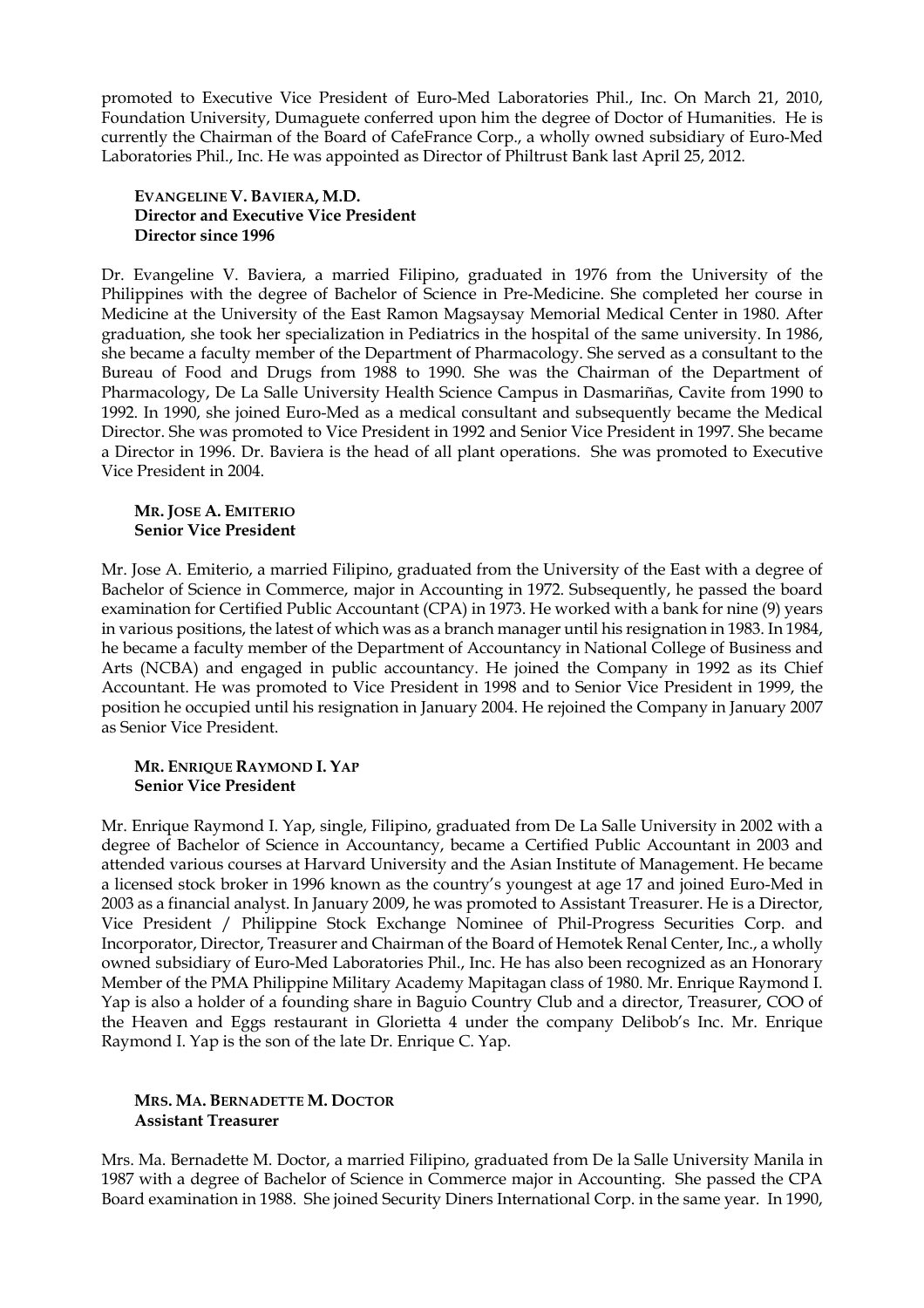she transferred to Republic-Asahi Glass Corporation. She then joined Euro-Med in 1993 as an Executive Assistant. She was promoted to Credit & Collection Manager in 1994 and subsequently became Assistant Treasurer in 2004.

## **MRS. JANICE R. ONG Corporate Secretary**

Mrs. Janice R. Ong, a married Filipino, graduated from St. Scholastica's College with a degree of Bachelor of Arts in Mass Communication. After graduation, she joined Banco de Oro. In January 1992, she joined Euro-Med as Secretary to the Executive Vice President. She was promoted to Manager in 1999 and was elected by the Board of Directors as Corporate Secretary on September 01, 2007. Currently, Mrs. Ong was appointed as Asst. Treasurer of Hemotek Renal Center, Inc., a subsidiary of the Corporation. Mrs. Janice Ong is the spouse of Mr. Arnold D. Ong, a Senior Vice President of the Company.

#### **MRS. ROSANNA MARIE S. SUNGA Vice President**

Mrs. Rosanna Marie S. Suñga, a married Filipino, graduated from University of the Philippines, Diliman with the degree of Bachelor of Arts in Mass Communication. After graduation, she joined an airline industry for eight years in the field of customer service and airline operations. In 1997, she joined Euro-Med as Executive Assistant and subsequently became Personnel Manager in 1999. She was promoted to Vice President on July 01, 2004.

## **MRS. ISLEEN Y. SY Vice President**

Mrs. Isleen Yu-Sy, a married Filipino, graduated from the University of the Philippines in 1997 with the degree of Bachelor of Science in Pharmacy. In June 1999, she joined Euro-Med as a purchasing assistant and was promoted to materials manager in January 2001. She earned her Master's Degree in Business Administration in 2004 from the University of the Philippines. On January 01, 2009, she was promoted to Vice President.

## **MR. VIRGILIO V, LEYEZA, JR. Vice President**

Mr. Virgilio Villanueva Leyeza, Jr., a Filipino, graduated from the Adamson University in 1989 with a degree of Bachelor of Science in Computer Engineering. After graduation, he started working in Microcircuits Corporation as a technician. He joined Euro-Med in 1990 as a computer engineer. In June 2007, he was promoted to chief engineer, Cavite Plant and promoted to Vice President on 01 November 2009.

### **MRS. DINAH D. TRIVILEGIO Vice President**

Mrs. Dinah D. Trivilegio, married, Filipino, graduated as a gold medalist from Centro Escolar University in 1993 with the degree of Bachelor of Science in Pharmacy. She joined Euro-Med in 1997 as a production pharmacist. In January 2000, she was promoted to Assistant Production Manager, Cavite Plant and to Research & Development Manager in November 2000. In February 2007, she was appointed as Quality Assurance Manager & Research Development Manager for the Mandaluyong Plant. In October 2007, she was promoted to Quality Assurance Manager, Cavite Plant and to Vice President in January 01, 2009.